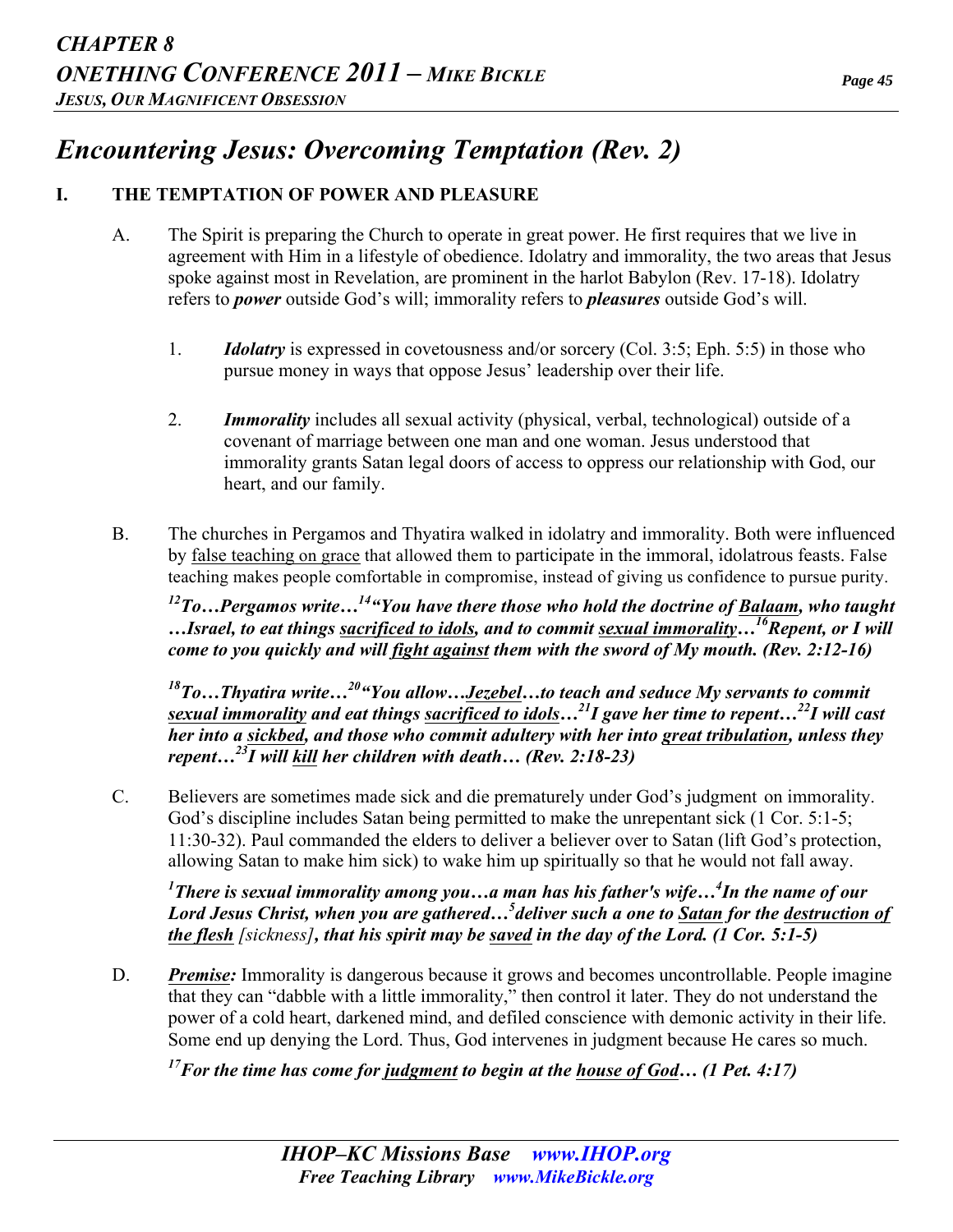# *31It is a fearful thing to fall into the hands of the living God. (Heb. 10:31)*

E. If we judge ourselves, by repenting, then we will not be disciplined by the Lord. We can reverse God's judgment or discipline by repenting of areas of persistent compromise in our life.

*30For this reason many are weak and sick among you, and many sleep. 31If we would judge ourselves, we would not be judged [by the Lord]. 32When we are judged, we are chastened [disciplined] by the Lord, that we may not be condemned with the world. (1 Cor. 11:30-32)* 

F. The Lord is the avenger of immorality. He is the One who judges the unrepentant believer.

*4 Each of you should know how to possess his own vessel in sanctification and honor, <sup>5</sup> not in*  passion of lust...<sup>6</sup> that no one should take advantage of and <u>defraud his brother</u> in this matter *[committing adultery with a brother's wife], because the Lord is the avenger of all such…8 He who rejects this does not reject man, but God, who has given us His Spirit. (1 Thes. 4:4-8)* 

### **II. ENCOUNTERING JESUS IN THE PROCESS OF OVERCOMING TEMPTATION**

- A. In Revelation 1-3, John reports a vision of Jesus which highlights 30 descriptions of His majesty, ministry, and personality, and 18 eternal rewards. Each description and reward communicates a specific insight into Jesus that is necessary in equipping the church to overcome compromise. John only gave abbreviated statements of each description and reward. We are to search out the implications from the Scriptures and it will become clear to us over time.
- B. Jesus revealed four things about Himself to the churches of Pergamos and Thyatira and four rewards as part of the solution to the two main temptations they were facing (Rev. 2:12-28). (I combined the messages of the two churches since their primary temptations were the same).
- C. *Four descriptions:* Jesus revealed that He has a sword that He would use to fight the saints (Rev. 2:12, 16) and that He was the Son of God with eyes like fire and feet like brass (Rev. 2:18).

*12To…Pergamos write…, "He who has the sharp two-edged sword…16Repent, or else I will… fight against them with the sword of My mouth"… 18To…Thyatira write…"The Son of God, who has eyes like a flame of fire, and His feet like fine brass…" (Rev. 2:12, 16, 18)* 

D. *Four rewards:* Jesus promised to reward overcomers with hidden manna, a white stone with a new name (Rev. 2:17), power to rule the nations (Rev. 2:26), and the morning star (Rev. 2:28). These are the positive consequences of restraining our flesh because of our love for Jesus.

*17To him who overcomes I will give some of the hidden manna to eat. I will give him a white stone, and on the stone a new name…26I will give power over the nations—27He shall rule them…as I received from My Father 28and I will give him the morning star. (Rev. 2:17, 26-28)* 

E. Jesus emphasized these eight specific truths to equip people to overcome immorality. We see the psychology of Jesus, who is the wisest teacher and ultimate therapist, with perfect understanding of the human heart. The four highlighted descriptions correspond to the four promised rewards. These truths are needed to overcome immorality. Each reward will satisfy in a far greater way than temporary power (idolatry) and pleasure (immorality) that are outside God's will.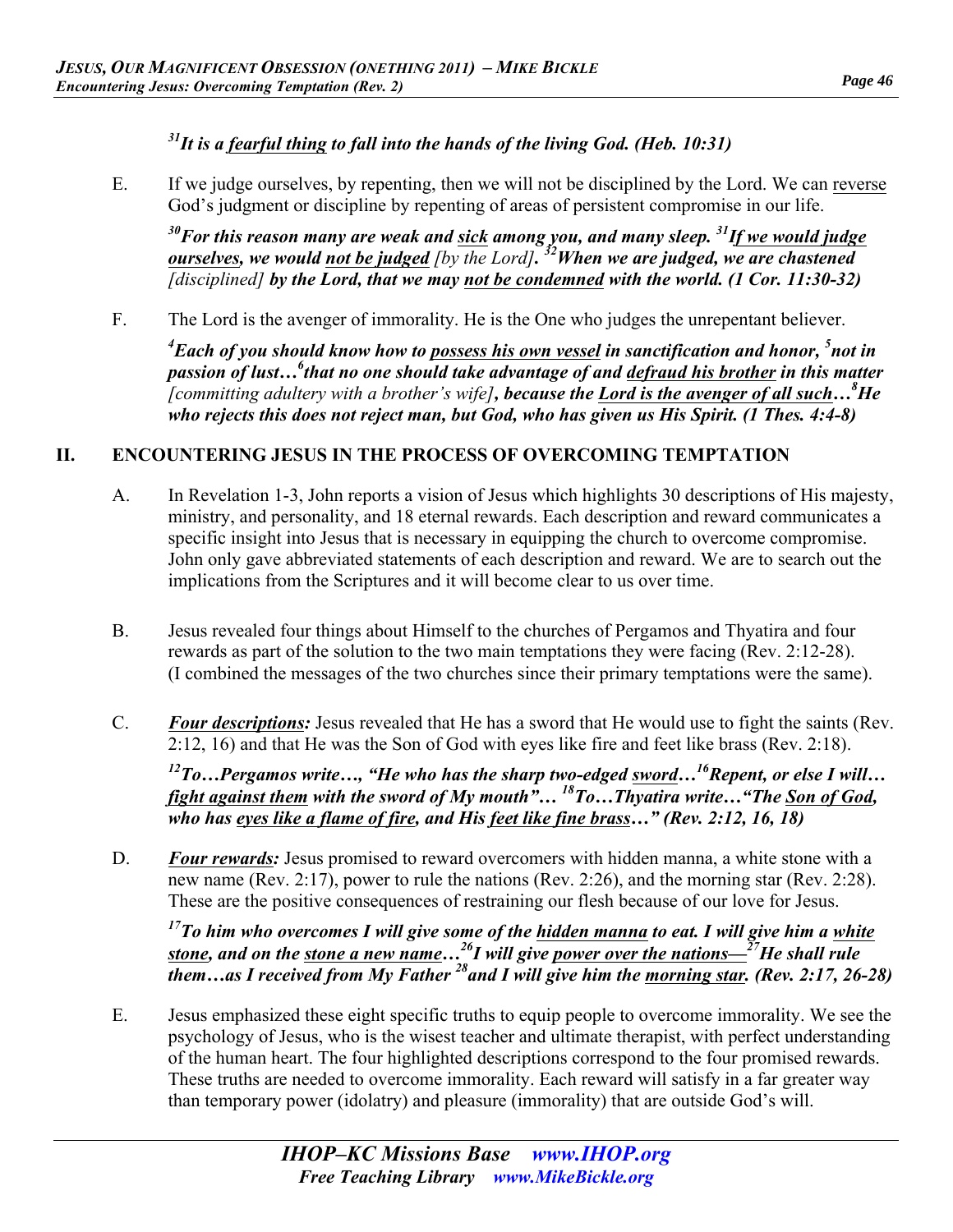#### *Page 47*

#### **III. FOUR DESCRIPTIONS OF JESUS: OVERCOMING IMMORALITY**

- A. Jesus' ministry to deliver believers from immorality includes them encountering the truth about Him as the Son of God, with a sharp sword, eyes like fire, and feet like brass (Rev. 2:12, 16, 18). All four descriptions must be included in one's approach to walk free from sin in these areas.
- B. As the Son of God, we see *His superiority* over immorality (His mercy and power). His eyes of fire tell us *how He feels* about us (His emotions). His feet of brass tell us *what He does* to hinder unrepentant sin (His judgments). His sword tells us *what He uses* to change us (His Word).
- C. *Son of God:* Jesus emphasizes His deity and, thus, His superiority over immorality in every way. We must have confidence in the superiority of Jesus' mercy, power, and reward over immorality. His mercy is superior to our sin, His power is superior to our bondage, and His rewards are superior to the "rewards" of immorality. Many who pursue liberty freedom lack confidence in these truths, seeing that their sin as greater than God's grace. Thus, they remain in shame.
- D. *Sharp sword:* Jesus' mouth, or words, are like a sharp sword (Eph. 6:17; Heb. 4:12). This speaks of His zeal to intervene with the sword of His Word and to strike the heart of believers who continue in immorality (Rev. 2:16). Jesus uses the sword of His Word as a weapon to fight against the sinful agendas of His people. He understands how much sin hurts us. Therefore, He fights for our destiny, for our relationship with Him, and against all that would hinder these.

*16Repent or I will…fight against them with the sword of My mouth. (Rev. 2:16)* 

E. We are to use the Word like a sword to resist temptation as Jesus did (Mt. 4:4). If we do not use it against temptations, then Jesus will use it against our sinful agendas. If we seek to obey Jesus, His Word is a *sword that liberates us*. If we disobey, it will be a *sword that troubles us*.

*12The word of God is living and powerful, and sharper than any two-edged sword… (Heb. 4:12)* 

*17Take…the sword of the Spirit, which is the word of God… (Eph. 6:17)* 

F. The sword of His mouth brings the conviction of the Spirit (Jn. 16:8) to the life of a believer living in compromise. His Word cuts deeply into their heart as a sword that confronts their sin. Jesus limits His communication with them to persuade them to resist their sin and obey Him. They long for more communication, but He withholds it until they agree to resist compromise.

*8 He [the Spirit] will convict the world of sin, and of righteousness, and of judgment. (Jn. 16:8)* 

G. The redemptive judgment here is that Jesus talks to them in a focused way on the subject of their unrepented sin, without giving them insight into other areas that they cry out for. Jesus used the sword of His mouth this way when speaking to the Pharisees. After they had firmly resisted Him, He only spoke to them with sharp and cutting truths that focused on their need to repent (Mt. 23).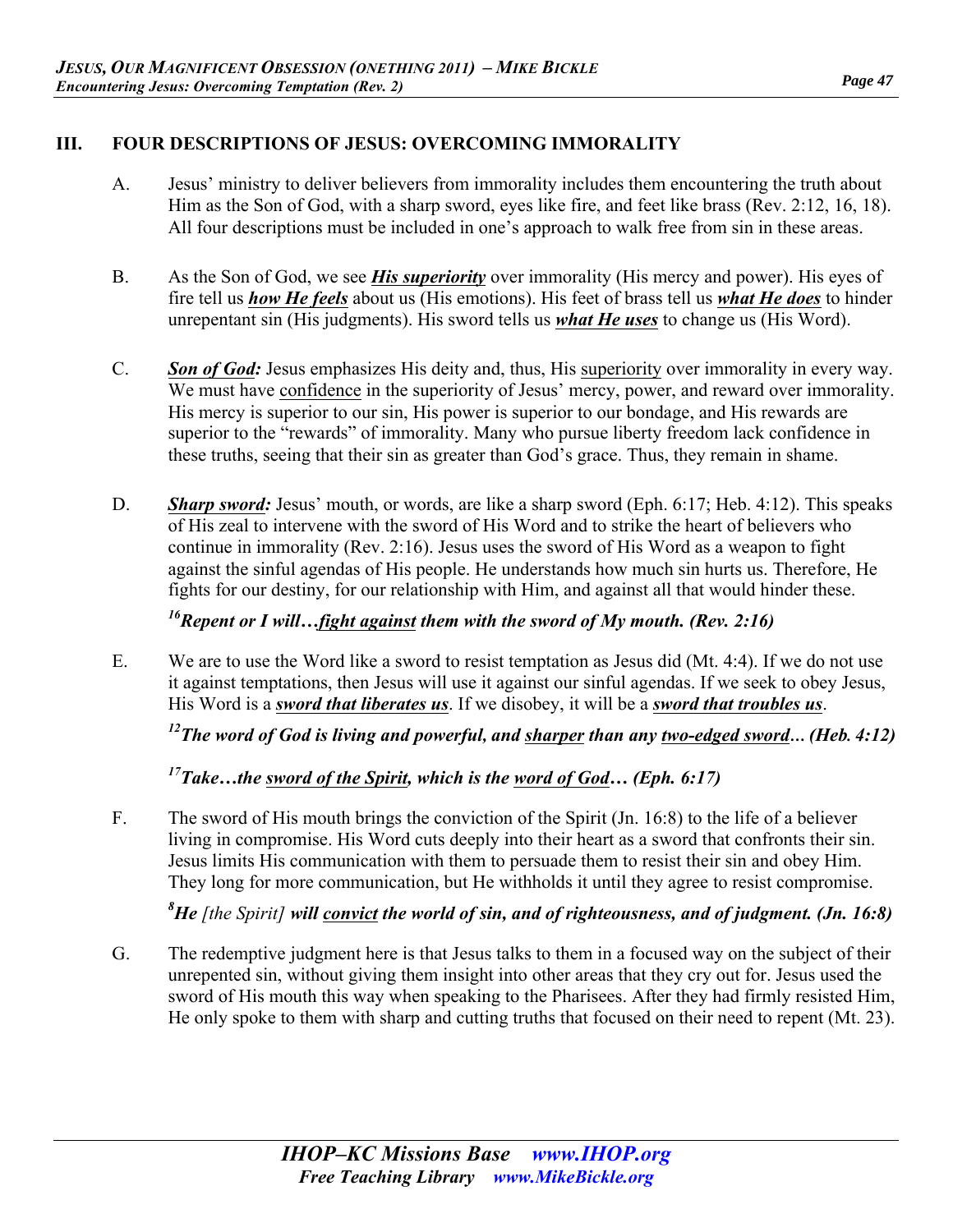H. *Eyes like fire:* His eyes like fire speak of His burning desire of love and His perfect knowledge that penetrates all things as fire penetrates metal. His eyes have fire in them because His heart is filled with the fire of desire for His people. His eyes are burning because His heart is burning. He *feels* love for us and *imparts* love to us as He *sees* everything about our life.

*18To…Thyatira write…"The Son of God, who has eyes like a flame of fire…" (Rev. 2:18)* 

- 1. God is love; He is a consuming fire of desire. God connected His fire to His jealous love. <sup>24</sup>For the LORD your God is a consuming fire, a jealous [passionate] God. (Deut. 4:24)
- 2. The first time we see Jesus' eyes of fire manifested after His resurrection is when He appeared to the disciples on the road to Emmaus (Lk. 24:32). Jesus veiled His glory to them, but when He spoke their hearts burned as the fire of His love touched them.

*32They [the Emmaus disciples] said to one another, "Did not our heart burn within us while He talked with us…and while He opened the Scriptures to us?" (Lk. 24:32)* 

3. Jesus looked on the first prayer meeting in the Upper Room and the fire of God rested on each one (Acts 2:3). This was not the fire of judgment, but an expression of His love.

#### *3 There appeared to them divided tongues, as of fire, and one sat upon each of them. (Acts 2:3)*

I. Another dimension of His eyes of fire is His ability to see everything about our life. He sees the full truth about us. He is fully attentive to His people. The essence of the fear of God grows in us as we grow in awareness that God continually sees everything about us.

*13There is no creature hidden from His sight, but all things are naked and open to the eyes of Him to whom we must give account. (Heb. 4:13)* 

*3 The eyes of the LORD are in every place, keeping watch on…evil and the good. (Prov. 15:3)* 

J. Being equipped to overcome immorality is related to understanding the power of His eyes and the power of our eyes. The path of freedom includes our eyes being fixed on His eyes. Bondage occurs when our eyes are disconnected from His eyes. To interact with His eyes means to be aware that God sees everything good and bad in our lives.

*1 I have made a covenant with my eyes; why then should I look upon a young woman? (Job 31:1)* 

K. *Principle:* Purity is established first in the eyes. *The progression of adultery*: eye adultery leads to heart adultery, then to getting into circumstances that lead to physical adultery. It is much easier to close the eye gate than to try to put out the raging fires of immoral passions.

*28Whoever looks at a woman to lust…has already committed adultery with her in his heart. (Mt. 5:28)*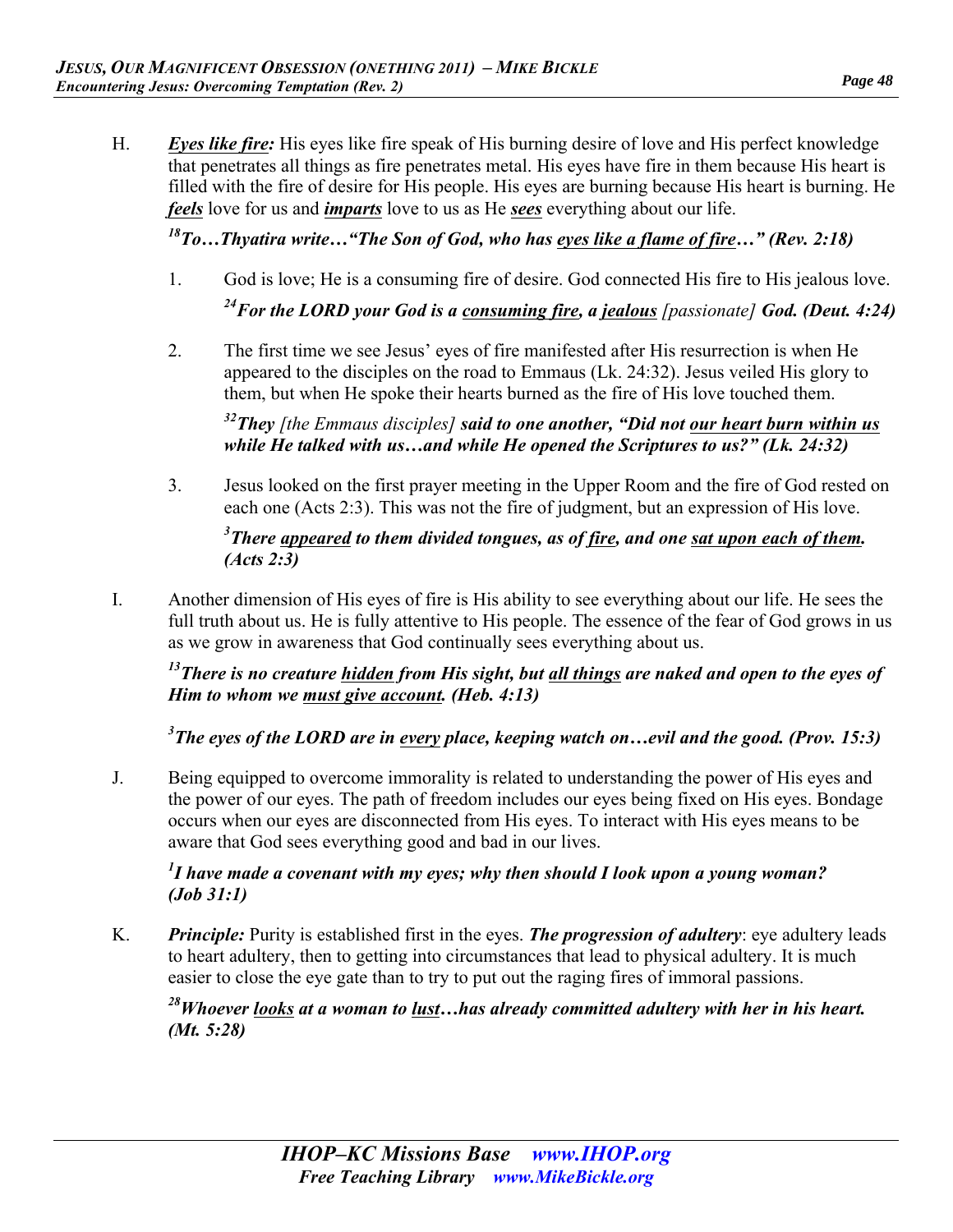- L. *Feet like fine brass:* Jesus' feet like brass speak of His zeal to intervene to alter circumstances and increase the fear of the Lord in our lives. Brass is a symbol of judgment against sin. Jesus "steps in" and "steps on" circumstances to alter or crush the circumstances which empower His people to continue in immorality. In loving redemptive judgment, He will cut off sinful options and frustrate circumstances to make it more difficult for His people to persist in immorality.
- M. We must have the confidence that He will surely intervene if His people refuse to repent of immorality. This element of the fear of God is missing in many who seek freedom from immorality. By neglecting to emphasize the certainty of negative consequences for continuing in unrepentant sin, God's people lack the fear of God and are thus more vulnerable to immorality.

#### **IV. FOUR REWARDS: OVERCOMING IMMORALITY**

A. Jesus highlighted four eternal rewards to motivate us: hidden manna, a white stone with a new name (Rev. 2:17), leadership over the nations with Jesus, and the morning star (Rev. 2:26-28).

*17To him who overcomes I will give some of the hidden manna to eat. And I will give him a*  white stone, and on the stone a new name written...<sup>26</sup>He who overcomes...I will give power *over the nations…27He shall rule them…28I will give him the morning star. (Rev. 2:17, 26-28)* 

B. Eternal rewards will far surpass anything the most creative producers in Hollywood could ever imagine (1 Cor. 2:9). They will correspond in glory to the New Jerusalem and the resurrected body, which are spectacular in their design by Jesus. Each reward will be spectacular. The white stones will be much more than a dull little white rock with a simple name on it.

*9 Eye has not seen, nor ear heard, nor have entered into the heart of man the things which God has prepared for those who love Him. (1 Cor. 2:9)* 

- C. Jesus only gave abbreviated statements of each reward. Each reward has vast implications which can be more fully developed by searching the Scriptures for related truths.
- D. I believe that each reward is related to experiencing more of Jesus because they are rewards for loving Him. God is so generous and pays so well and remembers the love we have showed Him. Each reward expresses a facet of Jesus' affirmation, "Well done, faithful servant" (Mt. 25:21).
- E. Rewards are expressions of how Jesus feels about the way we loved Him in this age instead of boasting to others. We will "wear" our love for Him in the rewards we receive from Him.
- F. Each person will differ in the measure of glory and rewards that they receive. Paul said that as the stars differ from one another in glory, so also will we differ in the resurrection. Some will have more insight than others and a greater measure of glory in their resurrected body and in their garments. There are over 100 billion stars in the Milky Way galaxy and over 100 billion galaxies (as seen through the Hubble Telescope).

*41For one star differs from another star in glory. 42So also is the resurrection of the dead. (1 Cor. 15:41-42)*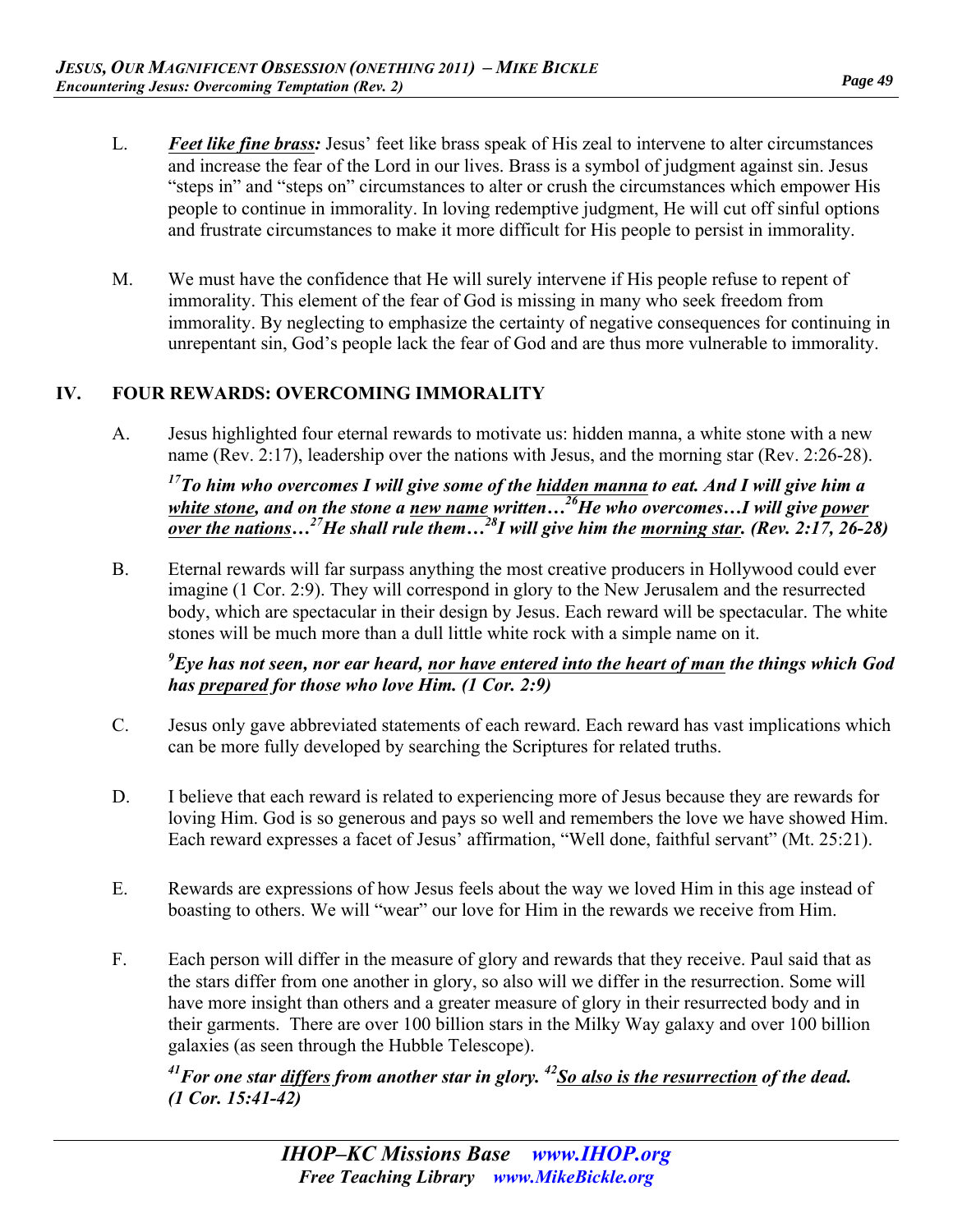- G. I believe that each reward has great diversity in the measure of glory related to the reward. For example, there may be thousands of different expressions of the white stone. God is so creative. Consider how many different types of fish are in the depths of the ocean, or flowers on the tops of mountains, or stars in the sky, that humans never see. They exist as proof of God's creativity.
- H. Some teach that rewards are automatic to all believers, in the same measure of glory. Thus, their interpretation of rewards does not affect how they live. However, Scripture is clear that we will not all experience the same measure of God's glory in the age to come.
- I. We can receive a measure of the rewards in this life, knowing that their fullness is in the age to come. Jesus gives tokens, or small measures, of the ultimate eternal rewards in this age as a glimpse into the age to come. For example, the hidden manna and authority in the nations have the dimension of a "foretaste" now, prior to their fullness in the age to come.

#### **V. HIDDEN MANNA**

A. *Hidden manna:* Jesus is the true manna from heaven (Jn. 6:48-51). Receiving the hidden manna speaks of an increased capacity to feed on Jesus as the Word. It promises an increased capacity to enjoy the Word in the age to come related to how we respond to it now.

*17To him who overcomes I will give some of the hidden manna to eat. (Rev. 2:17)* 

*49Your fathers ate the manna...51I am the living bread...from heaven… (Jn 6:48-51)* 

- B. A study of manna in Scripture gives insight into the manna in the age to come. Manna was hidden in the golden pot in the ark of the covenant in the Holy of Holies (Ex. 16:32-36; Heb. 9:1-5). Only the high priest could see this hidden manna once a year, on the Day of Atonement. The fact that it was hidden in the ark speaks of receiving deeper insights in the Word. It speaks of eating the hidden manna as we live in the holy of holies of God's immediate presence.
- C. While the promise is mostly eschatological, it applied to the persecuted people of Pergamos. Some also see this as a promise of supernatural provision of food in end-time persecution (Rev. 12:14), in the same way that God provided manna in the wilderness (Ex. 16:35).

#### **VI. POWER OVER THE NATIONS**

A. *Power over the nations:* The reward for resisting immorality and idolatry is to reign with Jesus in the millennial kingdom (Lk. 19:11-27; Rev. 3:21) and to have leadership over the nations. The promise of ruling the nations includes making an impact on people in this age.

*26I will give power over the nations—27He [the overcomer] shall rule them… (Rev. 2:26-27)* 

B. To rule our spirit means to restrain our flesh because of love for Jesus. All will rule the nations with Jesus in the age to come according to how they ruled their spirit in this age because of love.

*32He who rules his spirit [is stronger] than he who takes a city. (Prov. 16:32)*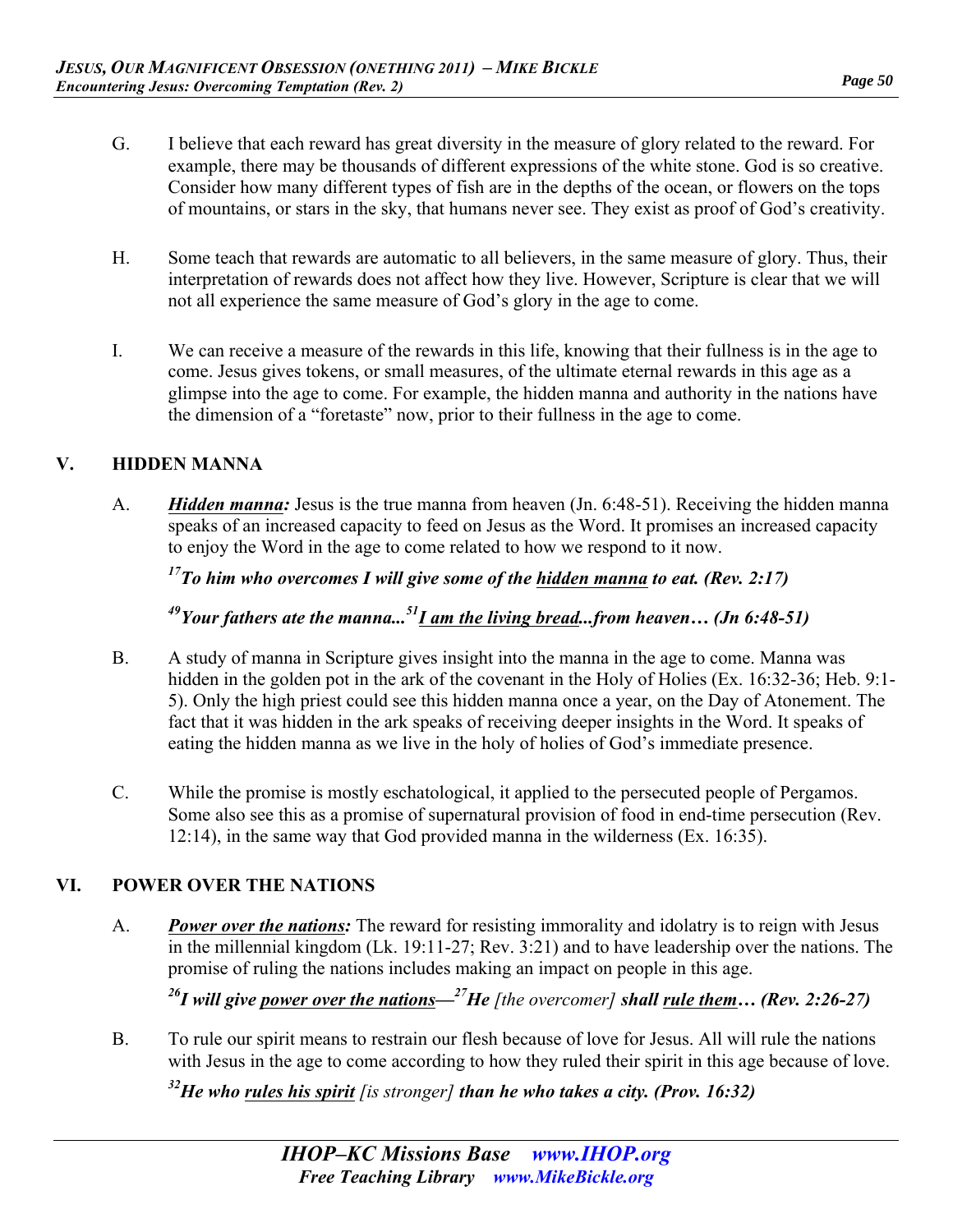#### **VII. THE MORNING STAR**

A. *The morning star:* Jesus is the bright morning star (Rev. 22:16). Jesus giving us the morning star is a promise to increase our capacity to encounter Him. This speaks of being fascinated with Jesus and releasing the light of His glory in us and through us (including the gifts of the Spirit). Jesus, as the Morning Star, will shine on us and make our spirit bright with His very brightness.

*28I will give him the morning star. (Rev. 2:28)* 

*16I, Jesus…am the bright and morning star. (Rev. 22:16)* 

B. He will impart His brightness to and through us. Jesus' anoints His people to impart light to others like He did through John the Baptist, who was a burning and shining lamp (Jn. 5:35).

*35He was the burning and shining lamp, and you…rejoice in his light. (Jn. 5:35)* 

C. Jesus and Daniel both prophesied that the saints would shine like stars in the age to come. *43Then the righteous will shine forth as the sun in the kingdom of their Father. (Mt. 13:43)* 

*3 Those who are wise shall shine like the brightness of the firmament, and those who turn many to righteousness like the stars forever and ever. (Dan. 12:3)* 

D. Jesus, as the Morning Star, has a countenance filled with light (Rev. 1:16; Ps. 4:6). God told Moses to bless Israel by praying that He would make His face shine on them (Num. 6:22-27).

*6 His countenance was like the sun shining in its strength. (Rev. 1:16)* 

*25The Lord make His face shine on you…26lift up His countenance on you… (Num. 6:25-26)* 

E. Jesus will release the light of His glory, that we may encounter the realm of His glory which includes dreams, visions, angelic visitations, manifestations of His glorious light. He visited Moses, Isaiah, Ezekiel and John in this way (Ex. 33:18; 34:29-30; Isa. 6; Ezek. 1; Rev. 1).

*6 A great light from heaven shone around me…8 He said to me, "I am Jesus of Nazareth…"* 

*18And he [Moses] said, "Please, show me Your glory." (Ex. 33:18)* 

*51 You shall see heaven open, and the angels of God ascending and descending… (Jn. 1:51)* 

F. The morning star is the brightest star in the sky (planet Venus), seen just before the dawning of a new day. It is brightest when the night is darkest. Jesus gives more insight as darkness abounds (Isa. 60:2). Receiving the morning star includes receiving understanding of prophetic Scriptures as the darkness of the Tribulation increases and the new millennial day draws nearer and nearer.

*19We have the prophetic word confirmed, which you do well to heed as a light that shines in a dark place, until the day dawns and the morning star rises in your hearts… (2 Pet. 1:19)* 

*2 For behold, the darkness shall cover the earth, and deep darkness the people; but the LORD will arise over you, and His glory will be seen upon you. (Isa. 60:2)*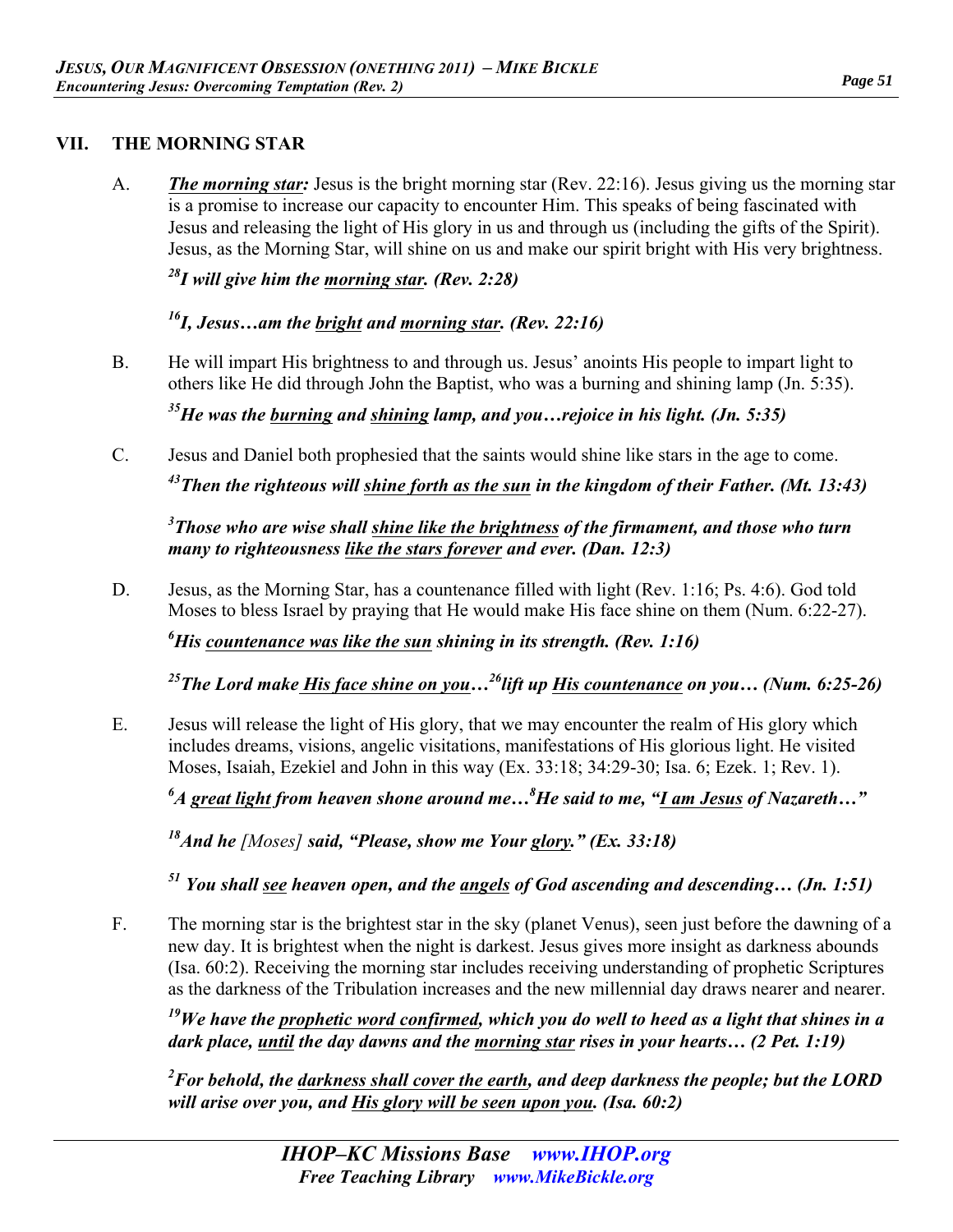#### *Page 52*

#### **VIII. WHITE STONE**

A. *White stone:* The white stone is a "reward of remembrance" for unusual dedication to Jesus. It may tell the story of our love for Jesus and how it moved Him. I imagine that the white stone (probably a precious stone) will be one of our most valued possessions in the age to come. The knowledge of this reward assures us that what we do for love now is remembered by Jesus.

#### *17Who overcomes…I will give him a white stone, and on the stone a new name written which no one knows except him who receives it. (Rev. 2:17)*

- B. This white stone is a promise given in the context of OT temple imagery. It probably refers to the *precious stones* in the breastplate of the high priest (Ex. 28:17-21) or to the Urim and Thummim with those terms most probably meaning "lights" and "perfections" (Ex. 28:30; Num. 27:21).
- C. The word *white* (Gk. *leukos*) can be translated as "shining" or "glistening" (Mt. 17:2; Rev. 3:4, 5; 6:11; 7:9, 13; 19:14). This stone is possibly like a heavenly precious stone, such as a diamond. The word *white* (Gk. *leukos*) describes Jesus' garments at the Mount of Transfiguration as white as *"light"* (Mt. 17:2), as *"shining"* (Mk. 9:3), and *"glistening"* (Lk. 9:29) and it describes the garments of the angels at the resurrection as white (Jn. 20:12) yet *shining* (Lk. 24:4).
- D. In the ancient world, white stones were given for heroic deeds done for the community or in military service. Some were referred to as a *tessera*, which was a small stone or tablet of wood used for many purposes, such as a voting ballot, a ticket to special functions like a banquet or given to victorious gladiators, granting them permission to retire from the gladiatorial games.
- E. The white stone that Jesus will give to overcomers will be a "reward of remembrance" that will tell the story of one's unusual service and love for God. The love God's people express to Him in resisting immorality or idolatry will be remembered and may be viewed by Jesus as "heroic." I assume many will not receive such a stone, but only those who overcome as described by Jesus.
- F. In this age, rewards are rare, telling the story of unusual skill, dedication, and accomplishments. They have many different expressions according to the nature of the deeds that were done, such as receiving a medal of honor, an Olympic medal, a trophy, an Oscar (movies), a Grammy (music), a signet ring, a bar on a military uniform, or a plaque, etc. Precious stones are used in many different ways such as in necklaces, earrings, bracelets, lapel pins, rings, hats, braids in the hair, or as jewels on clothing. (The same type of diversity may exist in the age to come).
- G. There may be thousands of expressions of this supernatural "shining" precious stone. I assume that each white stone, big or small, will be unique and that no one will have the exact duplicate of the stone you may receive. Some stones may be far greater in glory and beauty than others.